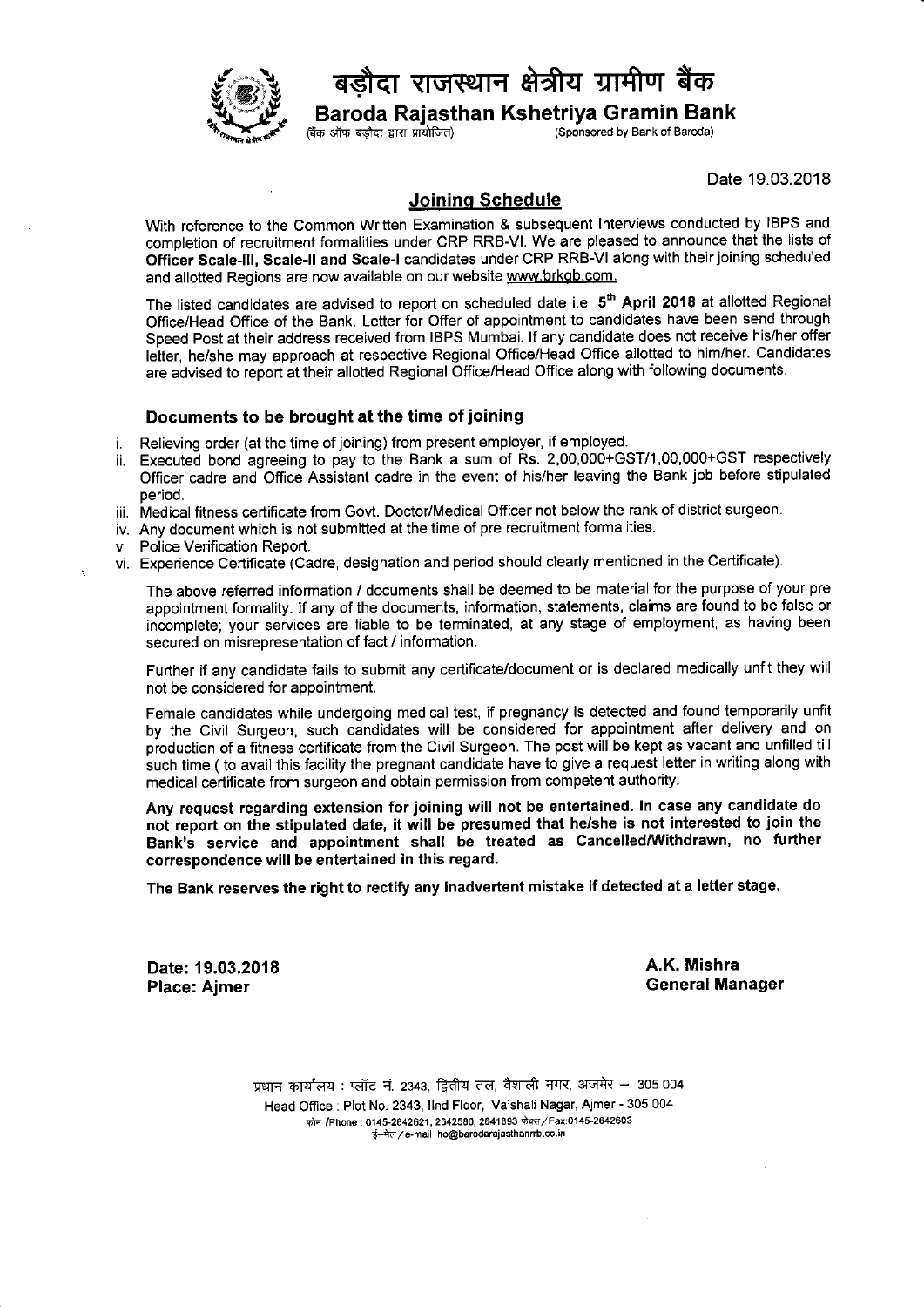|                | <b>OFFICER SCALE- III</b> |                                                           |                       |                                                                                       |  |  |
|----------------|---------------------------|-----------------------------------------------------------|-----------------------|---------------------------------------------------------------------------------------|--|--|
|                |                           |                                                           |                       | Scheduled Joining Date - 05-04-2018                                                   |  |  |
| Sr.            | Roll No.                  | <b>Name</b>                                               | <b>Alloted Region</b> | <b>Address</b>                                                                        |  |  |
| $\vert$ 1      | 2659110310                | IABHIMANYU SINGH                                          | <b>ALWAR</b>          | 13, Lajpat Nagar, Scheme - 2,<br>Alwar (Rajasthan)                                    |  |  |
| $\overline{2}$ | 2659160362                | KUNWAR MANOJ CHAVDA                                       | <b>BANSWARA</b>       | Khadi Flex Building, Housing Board<br>Teeraha, Udaipur Road, Banswara<br>(Rajasthan)  |  |  |
| $\vert$ 3      | 2699162387                | <b>PRATEEK GARG</b>                                       | <b>BARAN</b>          | Below LIC Building, Kota Road,<br>Baran (Rajasthan)                                   |  |  |
| 4              | 2699162425                | NIKHIL SINGH                                              | <b>BHARATPUR</b>      | 1, Krishna Nagar, Bharatpur<br>(Rajasthan)                                            |  |  |
| $\overline{5}$ | 1509161415                | <b>BHUWAN VYAS</b>                                        | <b>BHILWARA</b>       | Lokpida Complex, Sector-8, R C<br>Vyas Colony, Bhilwara (Rajasthan)                   |  |  |
| 6              | 2699112152                | <b>JAI PRAKASH</b>                                        | <b>CHURU</b>          | Khemka Bhawan, Station Road,<br>Churu (Rajasthan)                                     |  |  |
| $\overline{7}$ | 2699112181                | <b>NAVEEN SAHU</b>                                        | <b>JHUNJHUNU</b>      | Mandawa Mod, Jhujhunu                                                                 |  |  |
| 8              | 1509111244                | <b>BRAJENDRA YADAV</b>                                    | <b>UNUHLINUHL</b>     | (Rajasthan)                                                                           |  |  |
| l9∸            | 2699112147                | <b>MANOJ KUMAR SONI</b>                                   | <b>NEEM KA THANA</b>  | Plot No.-130, Ward No.-15, Near<br>Goushala Khetri Road, Neem Ka<br>Thana (Rajasthan) |  |  |
| 10             | 2699062132                | <b>ALKA MEENA</b>                                         | <b>SIKAR</b>          | Fatehpur Road, Sikar (Rajasthan)                                                      |  |  |
|                |                           | Officer Middle Management Scale-II (Chartered Accountant) |                       |                                                                                       |  |  |
|                |                           |                                                           |                       | Scheduled Joining Date - 05-04-2018                                                   |  |  |
| Sr.            | Roll No.                  | <b>Name</b>                                               | <b>Alloted Region</b> | <b>Address</b>                                                                        |  |  |
| 1              |                           | 2694111616 RAVIPRAKASH                                    | <b>ALWAR</b>          | 13, Lajpat Nagar, Scheme - 2,<br>Alwar (Rajasthan)                                    |  |  |
| $\overline{2}$ |                           | 2694161662 MAYANK SHARMA                                  | <b>BANSWARA</b>       | Khadi Flex Building, Housing<br>Board Teeraha, Udaipur<br>Road, Banswara (Rajasthan)  |  |  |

| 3 | 2694161626 YOGENDRA SINGH KACHHAWA BHILWARA |       | │Lokpida Complex, Sector-8, R│<br>C Vyas Colony, Bhilwara<br>(Rajasthan) |
|---|---------------------------------------------|-------|--------------------------------------------------------------------------|
|   | 4 2704110277 HIMANSHU GOYAL                 | IKOTA | 9, A-B, Jhalawar Road,<br>Chhawni, Kota (Rajasthan)                      |

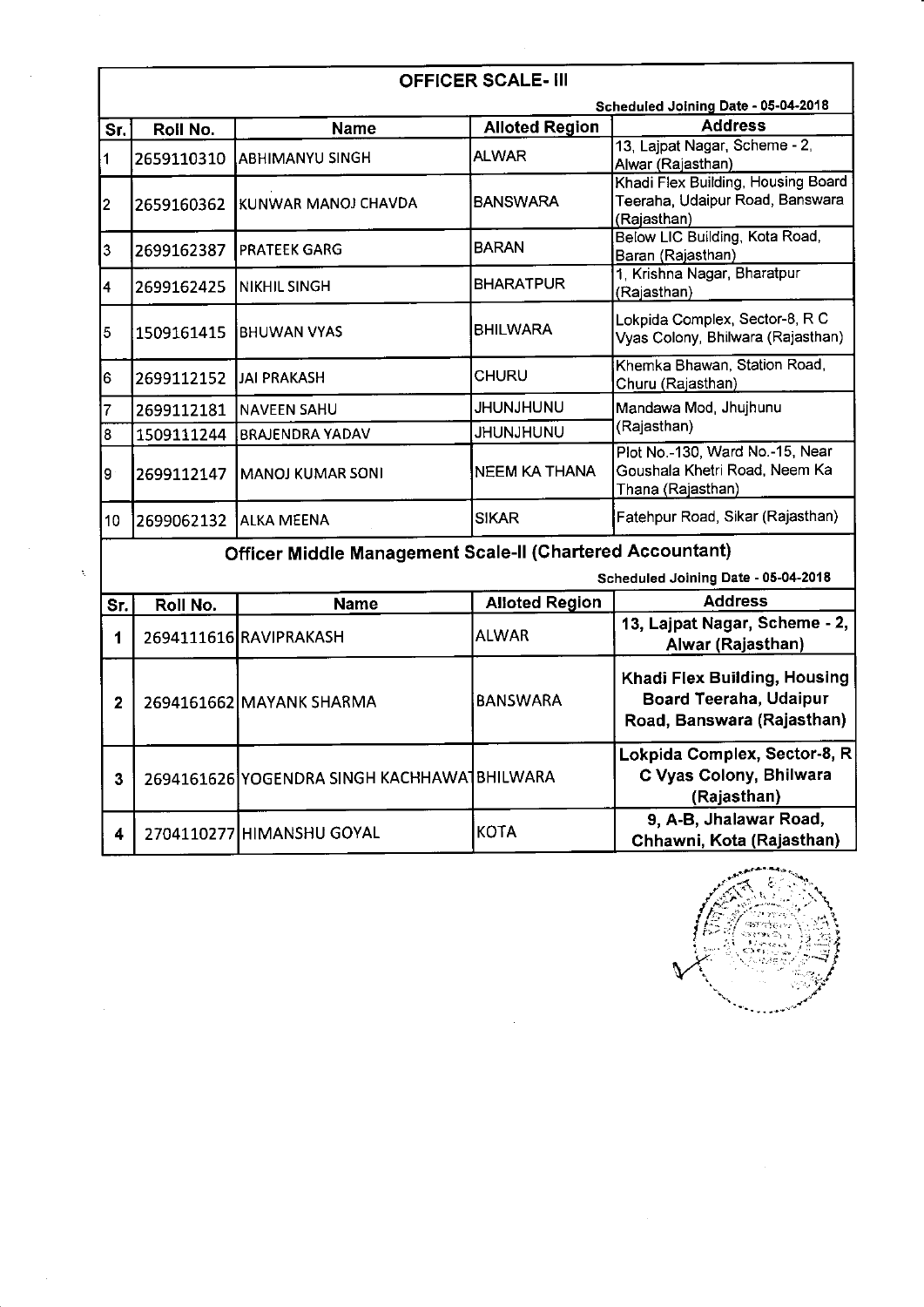|                 |                                     | Officer Middle Management Scale-II (Information Technology Officer) |                                          |                                                                                                   |  |  |  |
|-----------------|-------------------------------------|---------------------------------------------------------------------|------------------------------------------|---------------------------------------------------------------------------------------------------|--|--|--|
|                 | Scheduled Joining Date - 05-04-2018 |                                                                     |                                          |                                                                                                   |  |  |  |
| Sr.             | Roll No.                            | <b>Name</b>                                                         | <b>Alloted Region</b>                    | <b>Address</b>                                                                                    |  |  |  |
| 1               | 2693111234                          | PAWAN JANGIR                                                        | <b>ALWAR</b>                             | 13, Lajpat Nagar,<br>Scheme - 2, Alwar<br>(Rajasthan)                                             |  |  |  |
| $\overline{2}$  | 2703110228                          | <b>AKASH BHATI</b>                                                  | <b>BANSWARA</b>                          | Khadi Flex Building,<br><b>Housing Board</b><br>Teeraha, Udaipur<br>Road, Banswara<br>(Rajasthan) |  |  |  |
| 3               | 3133160425                          | SOURABH SINGH SHEKHAWAT                                             | <b>BHARATPUR</b>                         | 1, Krishna Nagar,<br><b>Bharatpur (Rajasthan)</b>                                                 |  |  |  |
| 4               | 2693161612                          | <b>DINESH KUMAR PANDIA</b>                                          | HO                                       | Plot No. 2343, Second<br>Floor, Vaishali Nagar,<br>Ajmer - 305 004                                |  |  |  |
| 5               | 2693111091                          | RAVEENA CHOUDHARY                                                   | JHUNJHUNU                                | Mandawa Mod,<br>Jhujhunu (Rajasthan)                                                              |  |  |  |
| 6               | 2693111107                          | <b>VIKASH KUMAR</b>                                                 | <b>KOTA</b>                              | 9, A-B, Jhalawar Road,<br>Chhawni, Kota<br>(Rajasthan)                                            |  |  |  |
|                 |                                     |                                                                     | <b>GENERAL BANKING OFFICER SCALE- II</b> | Proposed Joining Date - 05-04-2018                                                                |  |  |  |
| Sr.             | Roll No.                            | <b>Name</b>                                                         | <b>Alloted Region</b>                    | <b>Address</b>                                                                                    |  |  |  |
| $\mathbf{1}$    |                                     | 2692010024 SUNITA KUMARI RAJORA                                     | <b>ALWAR</b>                             |                                                                                                   |  |  |  |
| $\overline{2}$  |                                     | 2692160708 ISHA SHARMA                                              | <b>ALWAR</b>                             |                                                                                                   |  |  |  |
| 3               |                                     | 1642110384 PAWAN KUMAR                                              | <b>ALWAR</b>                             |                                                                                                   |  |  |  |
| 4               |                                     | 2692110278 ASHISH MEHTA                                             | <b>ALWAR</b>                             |                                                                                                   |  |  |  |
| 5               |                                     | 2692110467 LAXMI NARAYAN                                            | <b>ALWAR</b>                             |                                                                                                   |  |  |  |
| 6               |                                     | 2692160558 TILAK SINGH YADAV                                        | <b>ALWAR</b>                             |                                                                                                   |  |  |  |
| $\overline{7}$  |                                     | 2692160658 HRISHAV KUMAR                                            | <b>ALWAR</b>                             | 13, Lajpat Nagar,                                                                                 |  |  |  |
| 8               |                                     | 2692160808 SHASHANK KUMAR SHARMA                                    | <b>ALWAR</b>                             | Scheme - 2, Alwar                                                                                 |  |  |  |
| 9               |                                     | 2702160125 KAUSHAL KUMAR SHARMA                                     | <b>ALWAR</b>                             | (Rajasthan)                                                                                       |  |  |  |
| 10              |                                     | 2692060202 RAM NIWASH DEVAJI                                        | <b>ALWAR</b>                             |                                                                                                   |  |  |  |
| 11              |                                     | 1502110272 BHANU SINGH YADAV                                        | <b>ALWAR</b>                             |                                                                                                   |  |  |  |
| 12              | 2692110472 DAYARAM                  |                                                                     | <b>ALWAR</b>                             |                                                                                                   |  |  |  |
| 13              |                                     | 2692160648 PRASHANT PARASHAR                                        | <b>ALWAR</b>                             |                                                                                                   |  |  |  |
| 14              |                                     | 2692160780 LOKESH KUMAR                                             | <b>ALWAR</b>                             |                                                                                                   |  |  |  |
| 15 <sub>2</sub> |                                     | 2692160860 MRIDUL VASHISHTHA                                        | <b>ALWAR</b>                             |                                                                                                   |  |  |  |

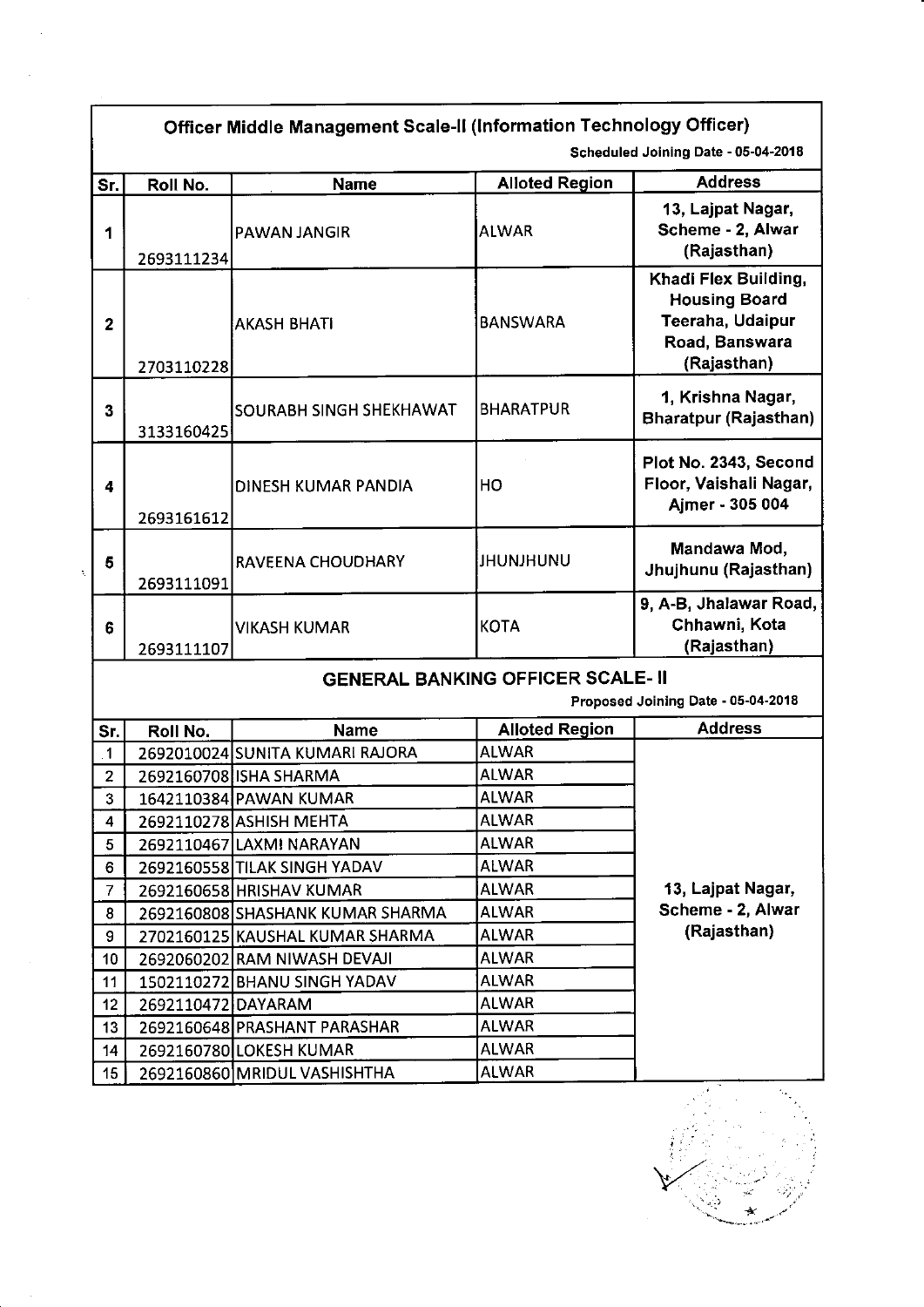|           | Roll No.              |                                                |                                          | Scheduled Joining Date - 05-04-2018<br><b>Address</b> |
|-----------|-----------------------|------------------------------------------------|------------------------------------------|-------------------------------------------------------|
| Sr.<br>16 |                       | <b>Name</b><br>2652110045 RUPALI SAHU          | <b>Alloted Region</b><br><b>BANSWARA</b> |                                                       |
| 17        |                       | 2692110456 VIJAY PAL SINGH                     | <b>BANSWARA</b>                          |                                                       |
| 18        |                       | 1502110200 RAVI KUMAR SHARMA                   | <b>BANSWARA</b>                          |                                                       |
| 19        |                       | 2312160205 MUKUL NANGIA                        | <b>BANSWARA</b>                          |                                                       |
| 20        |                       | 2692160699 BHAVIN PANDYA                       | <b>BANSWARA</b>                          | Khadi Flex Building,                                  |
| 21        |                       | 1532110045 AJAY KUMAR                          | <b>BANSWARA</b>                          | <b>Housing Board</b>                                  |
| 22        |                       | 2182160265 AVINASH MEENA                       | <b>BANSWARA</b>                          | Teeraha, Udaipur                                      |
| 23        |                       | 2182110108 ARPIT BODANA                        | <b>BANSWARA</b>                          | Road, Banswara                                        |
| 24        | 2692060141 SOMDEV     |                                                | <b>BANSWARA</b>                          | (Rajasthan)                                           |
| 25        |                       | 1422110052 PRAKASH KUMAR MANDAL                | <b>BANSWARA</b>                          |                                                       |
| 26        |                       | 2652160118 VIKAS SHARMA                        | <b>BANSWARA</b>                          |                                                       |
| 27        |                       | 1912160421 GIRISH KUMAR                        | <b>BANSWARA</b>                          |                                                       |
| 28        |                       | 2172010010 NEELAM RAHUL                        | <b>BARAN</b>                             |                                                       |
| 29        |                       | 2692010131 ASHWINI NAYAK                       | <b>BARAN</b>                             |                                                       |
| 30        |                       | 26920101221BHAGYAWAN HARICHAND LADE BARAN      |                                          | <b>Below LIC Building,</b>                            |
| 31        |                       | 2302010103 ASHOK KUMAR GAWALREY                | <b>BARAN</b>                             | Kota Road, Baran                                      |
| 32        |                       | 2692160633 ANIL KUMAR JAIN                     | <b>BARAN</b>                             | (Rajasthan)                                           |
| 33        |                       | 3072060284 ASHISH MEENA                        | <b>BARAN</b>                             |                                                       |
| 34        | 2692160877 ANKIT JAIN |                                                | <b>BARAN</b>                             |                                                       |
| 35        |                       | 2692060145 DIL RAJ MEENA                       | <b>BHARATPUR</b>                         |                                                       |
| 36        |                       | 2692160517 SHAILENDRA KUMAR SHARMA             | <b>BHARATPUR</b>                         |                                                       |
| 37        |                       | 2692160827 ISHAAN SINGH                        | <b>BHARATPUR</b>                         |                                                       |
| 38        |                       | 2692160904 SUDHANSHU BANSAL                    | <b>BHARATPUR</b>                         | 1, Krishna Nagar,                                     |
| 39        |                       | 2692110414 VINEET GURJAR                       | <b>BHARATPUR</b>                         | <b>Bharatpur (Rajasthan)</b>                          |
| 40        |                       | 2692160676 GAJENDRA KUMAR PARASHAR             | <b>BHARATPUR</b>                         |                                                       |
| 41        |                       | 2692160695 SONU GARG                           | <b>BHARATPUR</b>                         |                                                       |
| 42        |                       | 2312160177 PANKAJ RAMESHCHANDRA PALIVBHARATPUR |                                          |                                                       |
| 43        |                       | 2692110292 ROHIT YADAV                         | BHILWARA                                 |                                                       |
| 44        |                       | 1532160073 UMESH CHANDRA BISHNOI               | <b>BHILWARA</b>                          |                                                       |
| 45        |                       | 1492160208 KAUSHAL KUMAR PAREEK                | <b>BHILWARA</b>                          |                                                       |
| 46        |                       | 2652160150 BRIJRAJ SINGH SHAKTAWAT             | <b>BHILWARA</b>                          | Lokpida Complex,                                      |
| 47        |                       | 2692060196 DINESH KUMAR MEENA                  | <b>BHILWARA</b>                          | Sector-8, R C Vyas                                    |
| 48        |                       | 2692060212 YOGENDRA SINGH SEHRA                | <b>BHILWARA</b>                          | Colony, Bhilwara                                      |
| 49        |                       | 2692010116 SUNIL KUMAR SANKHALA                | <b>BHILWARA</b>                          | (Rajasthan)                                           |
| 50        |                       | 2692160922 ANUJ KUMAR JAIN                     | <b>BHILWARA</b>                          |                                                       |
| 51        |                       | 2692110429 MS SANGEETA                         | <b>BHILWARA</b>                          |                                                       |
| 52        |                       | 2652010009 ARUN KUMAR KANOJIYA                 | <b>CHITTORGARH</b>                       |                                                       |
| 53        |                       | 2652010017 KAMAL KANT MANDAWARIA               | <b>CHITTORGARH</b>                       |                                                       |
| 54        |                       | 2692110328 AKSHAY KUMAR VAISHNAV               | <b>CHITTORGARH</b>                       | Shaan Infra Project Pvt                               |
| 55        |                       | 2692160681 SHIVRAJ SINGH RATHORE               | <b>CHITTORGARH</b>                       | Ltd, Rajeev Colony,                                   |
| 56        |                       | 2692160771 ABHISHEK PAREEK                     | <b>CHITTORGARH</b>                       | Meera Market,                                         |
| 57        |                       | 2692060195 VIPIN KUMAR MEENA                   | <b>CHITTORGARH</b>                       | Chittorgarh                                           |
| 58        |                       | 2692060177 MANISH KUMAR MEENA                  | <b>CHITTORGARH</b>                       | (Rajasthan)                                           |
| 59        |                       | 1502010066 GOURAV BAIRWA                       | <b>CHITTORGARH</b>                       |                                                       |
| 60        |                       | 2692160696 ASHISH KUMAR JINDAL                 | <b>CHITTORGARH</b>                       |                                                       |
|           |                       |                                                |                                          |                                                       |

a Santa Barat<br>Santa Barat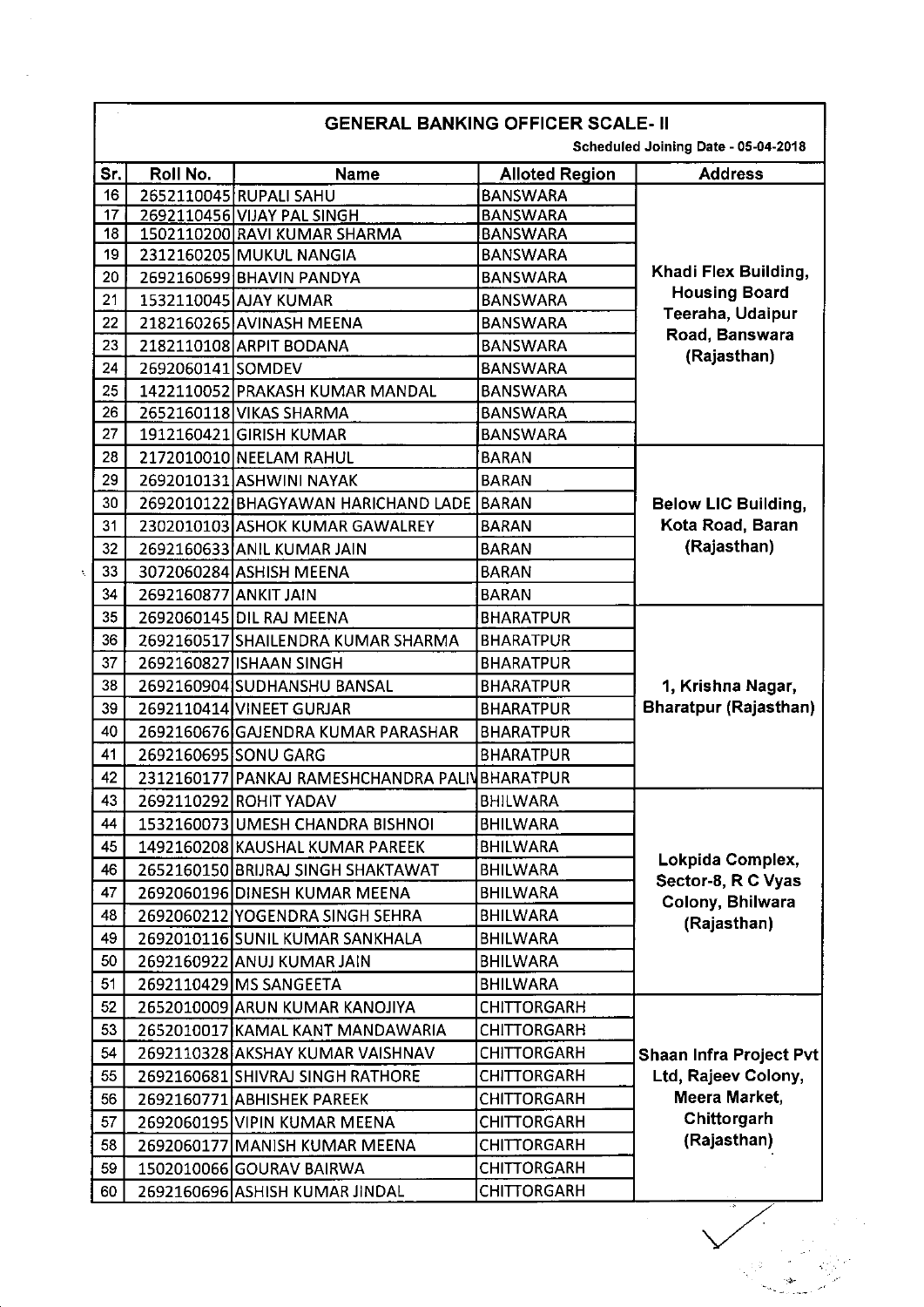|     | <b>GENERAL BANKING OFFICER SCALE- II</b><br>Scheduled Joining Date - 05-04-2018 |                                     |                       |                                                                                           |  |  |
|-----|---------------------------------------------------------------------------------|-------------------------------------|-----------------------|-------------------------------------------------------------------------------------------|--|--|
| Sr. | Roll No.                                                                        | <b>Name</b>                         | <b>Alloted Region</b> | <b>Address</b>                                                                            |  |  |
| 61  |                                                                                 | 2702160090 NARESH RAJPUROHIT        | <b>CHURU</b>          |                                                                                           |  |  |
| 62  |                                                                                 | 2692010106 ARVIND BAHLAN            | CHURU                 |                                                                                           |  |  |
| 63  |                                                                                 | 1502110277 SANDEEP YADAV            | <b>CHURU</b>          |                                                                                           |  |  |
| 64  |                                                                                 | 2692110325 BHANWAR LAL DEG          | <b>CHURU</b>          |                                                                                           |  |  |
| 65  |                                                                                 | 2702110080 NARESH CHAND GURJAR      | <b>CHURU</b>          | Khemka Bhawan,                                                                            |  |  |
| 66  |                                                                                 | 2692160612 SUBHASH KABARA           | <b>CHURU</b>          | <b>Station Road, Churu</b>                                                                |  |  |
| 67  |                                                                                 | 2692160624 GAJENDRA SINGH SHEKHAWAT | <b>CHURU</b>          | (Rajasthan)                                                                               |  |  |
| 68  |                                                                                 | 2692160907 GAURAV KUMAR             | CHURU                 |                                                                                           |  |  |
| 69  | 2622110030 ANAMIKA                                                              |                                     | CHURU                 |                                                                                           |  |  |
| 70  |                                                                                 | 2692160882 MUKESH KUMAR             | <b>CHURU</b>          |                                                                                           |  |  |
| 71  |                                                                                 | 3072180025 NISHANT SINHA            | CHURU                 |                                                                                           |  |  |
| 72  |                                                                                 | 2692110238 PRASHANT MEEL            | <b>JHUNJHUNU</b>      |                                                                                           |  |  |
| 73  | 2692160760 RENUKA                                                               |                                     | <b>JHUNJHUNU</b>      |                                                                                           |  |  |
| 74  | 2692110354 PALLAVI                                                              |                                     | <b>JHUNJHUNU</b>      |                                                                                           |  |  |
| 75  |                                                                                 | 2622160108 MAHESH KUMAR             | <b>JHUNJHUNU</b>      |                                                                                           |  |  |
| 76  |                                                                                 | 2692110427 SUMAN KUMARI             | <b>JHUNJHUNU</b>      |                                                                                           |  |  |
| 77  |                                                                                 | 2702160107 FRANKY SETIA             | <b>UNUHLMUHL</b>      | Mandawa Mod,                                                                              |  |  |
| 78  |                                                                                 | 2652060032 DILIP KUMAR MEENA        | <b>JHUNJHUNU</b>      | Jhujhunu (Rajasthan)                                                                      |  |  |
| 79  |                                                                                 | 2692010095 SHAMMI SONIA             | <b>JHUNJHUNU</b>      |                                                                                           |  |  |
| 80  |                                                                                 | 1502110247 JITENDRA KUMAR FARAN     | <b>JHUNJHUNU</b>      |                                                                                           |  |  |
| 81  |                                                                                 | 2692110279 MANOJ KUMAR              | <b>JHUNJHUNU</b>      |                                                                                           |  |  |
| 82  |                                                                                 | 2692110363 RAVEESH BENIWAL          | <b>UNUHLNUHL</b>      |                                                                                           |  |  |
| 83  |                                                                                 | 2692110426 SANDEEP KUMAR MITHARWAL  | <b>JHUNJHUNU</b>      |                                                                                           |  |  |
| 84  | 2162180001 SONAL JAIN                                                           |                                     | <b>KOTA</b>           | 9, A-B, Jhalawar Road,<br>Chhawni, Kota<br>(Rajasthan)                                    |  |  |
| 85  |                                                                                 | 2692160718 ANSHU CHAUDHARY          | <b>NEEM KA THANA</b>  |                                                                                           |  |  |
| 86  |                                                                                 | 2692010019 VISHNU KUMAR NAGAR       | <b>NEEM KA THANA</b>  | Plot No.-130, Ward No.-<br>15, Near Goushala<br>Khetri Road, Neem Ka<br>Thana (Rajasthan) |  |  |
| 87  |                                                                                 | 2692160661 ARCHANA SHARMA           | SAWAIMADHOPUR         | 2, Balmandir Colony,<br>Tonk Road, Sawai<br>Madhopur (Rajasthan)                          |  |  |
| 88  |                                                                                 | 2692110341 VINOD KUMAR              | <b>SIKAR</b>          |                                                                                           |  |  |
| 89  |                                                                                 | 2692110401 ANKITA DHAKA             | <b>SIKAR</b>          | Fatehpur Road, Sikar                                                                      |  |  |
| 90  |                                                                                 | 2692110482 AMITA KHYALIA            | <b>SIKAR</b>          | (Rajasthan)                                                                               |  |  |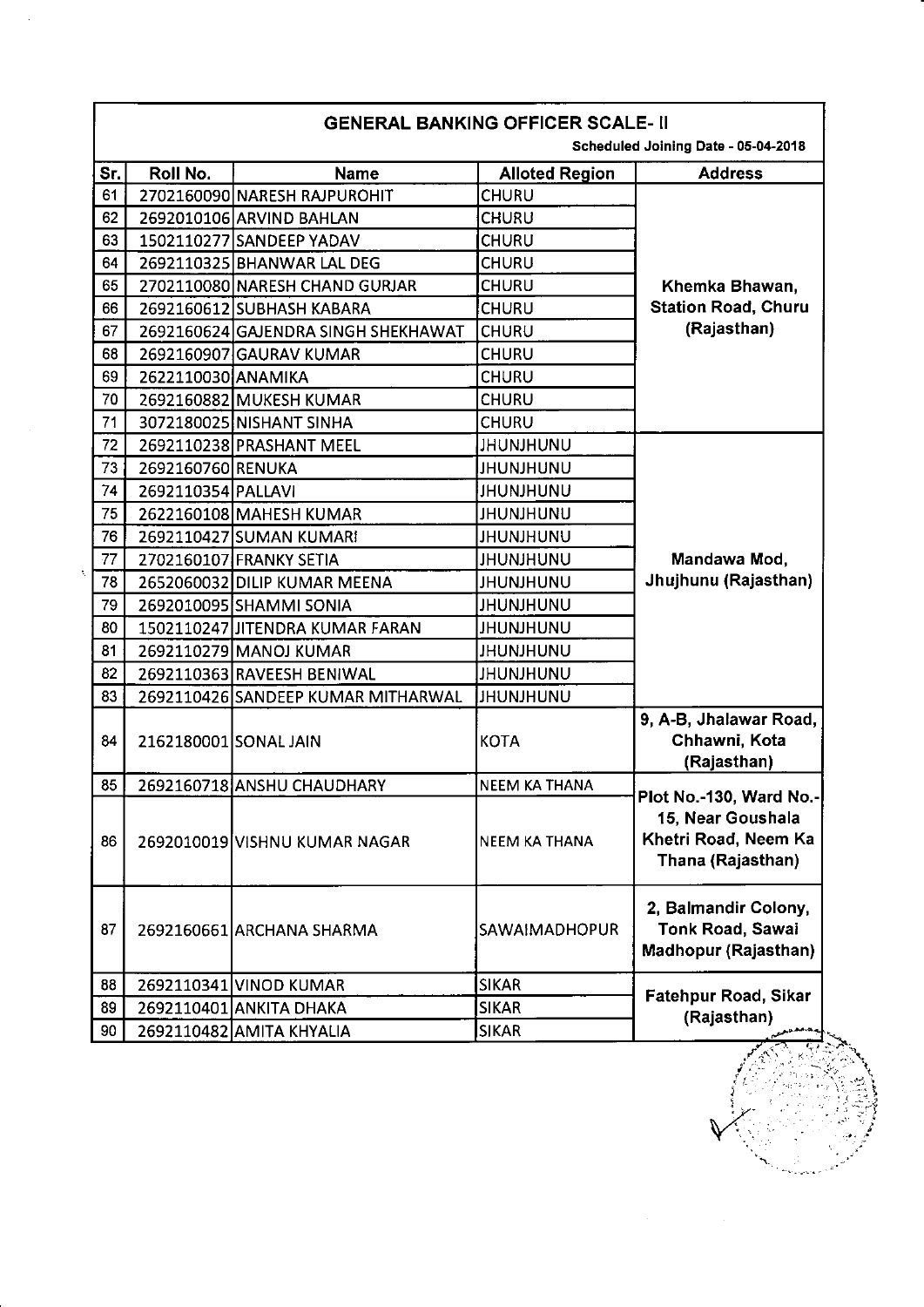| <b>Officer Junior Management Grade Scale - I</b><br>Scheduled Joining Date 05-04-2018 |  |                                      |                       |                                                            |  |
|---------------------------------------------------------------------------------------|--|--------------------------------------|-----------------------|------------------------------------------------------------|--|
| Roll No.<br>Sr.                                                                       |  | <b>Name</b>                          | <b>Alloted Region</b> | <b>Address</b>                                             |  |
|                                                                                       |  | 2661064769 NEHA MEENA                | <b>ALWAR</b>          |                                                            |  |
|                                                                                       |  | 3491115606 GAYATRI SONI              | <b>ALWAR</b>          |                                                            |  |
|                                                                                       |  | 3511115093 RITU PRAKASH              | <b>ALWAR</b>          |                                                            |  |
|                                                                                       |  | 2661163409 GARIMA PRADNANI           | <b>ALWAR</b>          |                                                            |  |
|                                                                                       |  | 3501161768 PREETI KUMARI             | <b>ALWAR</b>          |                                                            |  |
|                                                                                       |  | 3491069634 ANURADHA MEENA            | <b>ALWAR</b>          |                                                            |  |
|                                                                                       |  | 2681111764 SHIVANI NEHRA             | <b>ALWAR</b>          |                                                            |  |
|                                                                                       |  | 3491115555 MAMTA YADAV               | <b>ALWAR</b>          |                                                            |  |
|                                                                                       |  | 2691168048 MEENAKSHI RAJAWAT         | <b>ALWAR</b>          |                                                            |  |
| 2661181716 NISHA<br>10                                                                |  |                                      | <b>ALWAR</b>          |                                                            |  |
| 11                                                                                    |  | 3521162990 MEGHA MODANI              | <b>ALWAR</b>          |                                                            |  |
| 12                                                                                    |  | 2661164456 CHIRAG GOYAL              | <b>ALWAR</b>          |                                                            |  |
| 13 <sub>1</sub>                                                                       |  | 2721012117 KAMAL KANT                | <b>ALWAR</b>          | 13, Lajpat Nagar, Scheme -                                 |  |
| 14                                                                                    |  | 3501115501 NARENDER MAHIA            | <b>ALWAR</b>          | 2, Alwar (Rajasthan)                                       |  |
| 15 <sub>1</sub>                                                                       |  | 2681012265 UPENDER KHATRI            | <b>ALWAR</b>          |                                                            |  |
| 16                                                                                    |  | 3501166853 UTKAL GUPTA               | ALWAR                 |                                                            |  |
| 17                                                                                    |  | 2681111829 ANIL KUMAR                | <b>ALWAR</b>          |                                                            |  |
| 18                                                                                    |  | 2681132242 MUKESH                    | ALWAR                 |                                                            |  |
| 19                                                                                    |  | 2681116200 BHIMSAIN                  | <b>ALWAR</b>          |                                                            |  |
| 20                                                                                    |  | 2721065161 RAMESH KUMAR MEENA        | ALWAR                 |                                                            |  |
| 21                                                                                    |  | 3491064117 RAM SINGH SINGHANWAL      | ALWAR                 |                                                            |  |
| 22                                                                                    |  | 3501013246 RAKESH KUMAR CHAWLA       | ALWAR                 |                                                            |  |
| 23                                                                                    |  | 3491115873 SURENDRA YADAV            | <b>ALWAR</b>          |                                                            |  |
| 24                                                                                    |  | 3501161391 AMANPREET SINGH           | ALWAR                 |                                                            |  |
| 25                                                                                    |  | 3501166585 RAVINDRA SINGH SHEKHAWAT  | <b>ALWAR</b>          |                                                            |  |
| 26                                                                                    |  | 2661060759 PRAKASH MEENA             | <b>ALWAR</b>          |                                                            |  |
| 27                                                                                    |  | 2691168539 SUSHIL GUPTA              | <b>BANSWARA</b>       |                                                            |  |
| 28                                                                                    |  | 2681163675 RAVI ARORA                | BANSWARA              |                                                            |  |
| 29                                                                                    |  | 2711160941 HIMANI TRIVEDI            | BANSWARA              |                                                            |  |
| 30                                                                                    |  | 2731010415 RAVI CHAUHAN              | <b>BANSWARA</b>       |                                                            |  |
| 31                                                                                    |  | 2671010612 PURNESH MALECHA           | <b>BANSWARA</b>       | Khadi Flex Building, Housing                               |  |
| 32                                                                                    |  | 2731010883 CHANDRAKANT REGAR         | <b>BANSWARA</b>       | Board Teeraha, Udaipur                                     |  |
| 33                                                                                    |  | 2691116851 MAHENDRA KUMAR PRAJAPAT   | <b>BANSWARA</b>       | Road, Banswara (Rajasthan)                                 |  |
| 34                                                                                    |  | 2691163272 NILESH AMETA              | <b>BANSWARA</b>       |                                                            |  |
| 35                                                                                    |  | 2651111025 YOGENDRA SINGH KHANGAROOT | <b>BANSWARA</b>       |                                                            |  |
| 36<br>2701111939 SAVITRI                                                              |  |                                      | <b>BANSWARA</b>       |                                                            |  |
| 37                                                                                    |  | 2701160455 PREMA RAM PATEL           | <b>BANSWARA</b>       |                                                            |  |
| 38                                                                                    |  | 2661160419 KARTIK SONI               | <b>BARAN</b>          |                                                            |  |
| 39                                                                                    |  | 2661160548 SANDEEP KUMAR             | <b>BARAN</b>          |                                                            |  |
| 40                                                                                    |  | 2691168537 ANNU KUMARI AGARWAL       | <b>BARAN</b>          |                                                            |  |
| 41                                                                                    |  | 2711165354 DEEKSHA SHARMA            | <b>BARAN</b>          |                                                            |  |
| 42                                                                                    |  | 2651110185 SAURABH CHOUDHARY         | <b>BARAN</b>          |                                                            |  |
| 43                                                                                    |  | 2651111706 NITISH YADAV              | <b>BARAN</b>          |                                                            |  |
| 44                                                                                    |  | 2651161883 RAGHAV SHARMA             | <b>BARAN</b>          |                                                            |  |
| 45                                                                                    |  | 2651010407 ASHISH JATOLIA            | <b>BARAN</b>          |                                                            |  |
| 46                                                                                    |  | 3491013282 SANDEEP MEERWAL           | <b>BARAN</b>          |                                                            |  |
|                                                                                       |  |                                      |                       | <b>Below LIC Building, Kota</b><br>Road, Baran (Rajasthan) |  |

 $\sim$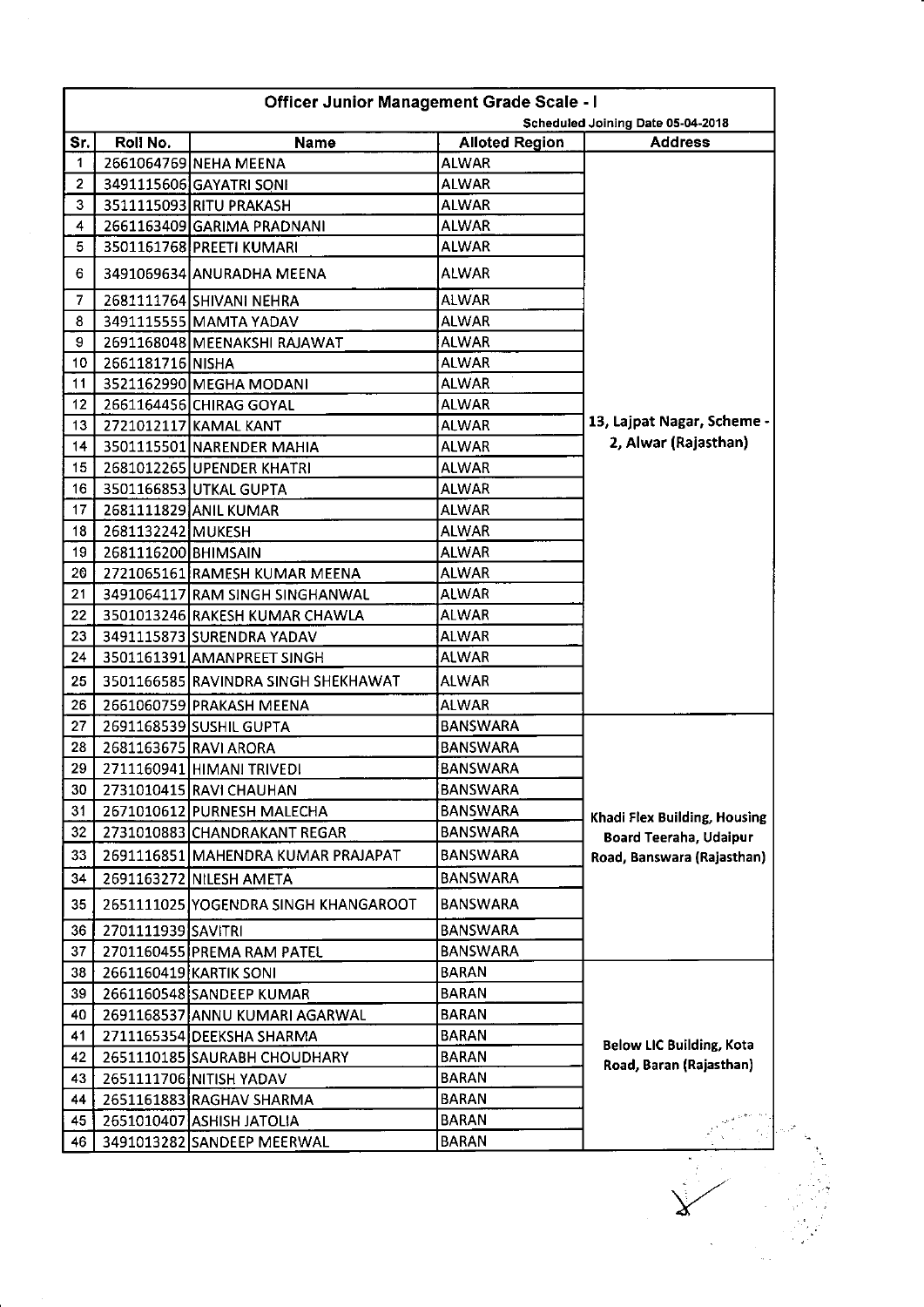|     | <b>Officer Junior Management Grade Scale - I</b><br>Scheduled Joining Date 05-04-2018 |                                  |                       |                                 |  |  |
|-----|---------------------------------------------------------------------------------------|----------------------------------|-----------------------|---------------------------------|--|--|
| Sr. | Roll No.                                                                              | Name                             | <b>Alloted Region</b> | <b>Address</b>                  |  |  |
| 47  |                                                                                       | 3501110805 RAMKISHOR YADAV       | <b>BARAN</b>          |                                 |  |  |
| 48  |                                                                                       | 3491167667 ANKIT BHARDWAJ        | <b>BARAN</b>          |                                 |  |  |
| 49  |                                                                                       | 3501069575 GOPESH KUMAR          | <b>BARAN</b>          |                                 |  |  |
| 50  |                                                                                       | 2691113156 KULDEEP KUMAR         | <b>BARAN</b>          |                                 |  |  |
| 51  |                                                                                       | 3491110943 MANISH JANGIR         | <b>BARAN</b>          |                                 |  |  |
| 52  |                                                                                       | 2691168079 PRAVIN KUMAR SHARMA   | <b>BARAN</b>          |                                 |  |  |
| 53  |                                                                                       | 2691168151 KAPIL KUMAR BANSAL    | <b>BARAN</b>          |                                 |  |  |
| 54  |                                                                                       | 3491167271 PAWAN KUMAR SINGH     | <b>BARAN</b>          |                                 |  |  |
| 55  |                                                                                       | 2701110883 DINESH SOLANKI        | <b>BARAN</b>          | <b>Below LIC Building, Kota</b> |  |  |
| 56  |                                                                                       | 2701111996 ANKIT GEHLOT          | <b>BARAN</b>          | Road, Baran (Rajasthan)         |  |  |
| 57  |                                                                                       | 2701161110 SHUBHANSHU MATHUR     | <b>BARAN</b>          |                                 |  |  |
| 58  |                                                                                       | 2701162774 ASHISH MUNDHRA        | <b>BARAN</b>          |                                 |  |  |
| 59  |                                                                                       | 3501115703 IMRAN ANSARI          | <b>BARAN</b>          |                                 |  |  |
| 60  | 2711162626 HITESH JAIN                                                                |                                  | <b>BARAN</b>          |                                 |  |  |
| 61  |                                                                                       | 3491018037 GIRISH KUMAR LALAWAT  | <b>BARAN</b>          |                                 |  |  |
| 62  |                                                                                       | 3501166831 RAVI KUMAR JAIN       | <b>BARAN</b>          |                                 |  |  |
| 63  |                                                                                       | 2661111513 SACHIN KUMAR YADAV    | <b>BARAN</b>          |                                 |  |  |
| 64  |                                                                                       | 3511166160 ABHISHEK RAJWANSHI    | <b>BARAN</b>          |                                 |  |  |
| 65  |                                                                                       | 2681112630 SUDHEER KUMAR         | <b>BARAN</b>          |                                 |  |  |
| 66  |                                                                                       | 3501064846 CHHABI MEENA          | <b>BHARATPUR</b>      |                                 |  |  |
| 67  |                                                                                       | 3511110140 BABITA SINGH          | <b>BHARATPUR</b>      |                                 |  |  |
| 68  |                                                                                       | 3501161735 KIRTI GUPTA           | <b>BHARATPUR</b>      |                                 |  |  |
| 69  |                                                                                       | 3501167062 SHIVANI AVASTHI       | <b>BHARATPUR</b>      |                                 |  |  |
| 70  |                                                                                       | 3491115648 HIMANSHU SEHGAL       | <b>BHARATPUR</b>      |                                 |  |  |
| 71  |                                                                                       | 2691164202 PAWAN KUMAR           | <b>BHARATPUR</b>      |                                 |  |  |
| 72  |                                                                                       | 3511166275 UMASHANKAR SHARMA     | <b>BHARATPUR</b>      |                                 |  |  |
| 73  |                                                                                       | 3511166470 VIVEK BANSAL          | <b>BHARATPUR</b>      | 1, Krishna Nagar, Bharatpur     |  |  |
| 74  |                                                                                       | 2691065402 JEETENDRA KUMAR MEENA | <b>BHARATPUR</b>      | (Rajasthan)                     |  |  |
| 75  |                                                                                       | 3511012339 VIJAY VERMA           | <b>BHARATPUR</b>      |                                 |  |  |
| 76  | 3511017153 RAVI GAJRAJ                                                                |                                  | <b>BHARATPUR</b>      |                                 |  |  |
| 77  |                                                                                       | 3511114646 MUKESH KUMAR RANKAWAT | <b>BHARATPUR</b>      |                                 |  |  |
| 78  |                                                                                       | 3511114866 LAXMI NARAYAN SONI    | <b>BHARATPUR</b>      |                                 |  |  |
| 79  |                                                                                       | 2691168484 DEVENDRA KUMAR GOYAL  | <b>BHARATPUR</b>      |                                 |  |  |
| 80  |                                                                                       | 3491167212 NEEKESH KUMAR SHARMA  | <b>BHARATPUR</b>      |                                 |  |  |
| 81  |                                                                                       | 3501167127 PRASHU SINGHAL        | <b>BHARATPUR</b>      |                                 |  |  |
| 82  |                                                                                       | 2721112263 SANDEEP KUMAWAT       | <b>BHARATPUR</b>      |                                 |  |  |
| 83  |                                                                                       | 2721132014 DILIP KUMAR GODARA    | <b>BHILWARA</b>       |                                 |  |  |
| 84  |                                                                                       | 2721011376 VIJAY KUMAR KHATRI    | <b>BHILWARA</b>       |                                 |  |  |
| 85  |                                                                                       | 2681110313 RAMESH KUMAR SAHARAN  | <b>BHILWARA</b>       | Lokpida Complex, Sector-8, R    |  |  |
| 86  |                                                                                       | 3501013346 SUSHIL KUMAR DEWATWAL | <b>BHILWARA</b>       | C Vyas Colony, Bhilwara         |  |  |
| 87  |                                                                                       | 2651162235 UTTAM SHARMA          | <b>BHILWARA</b>       | (Rajasthan)                     |  |  |
| 88  | 2651010126 SUMAN                                                                      |                                  | <b>BHILWARA</b>       |                                 |  |  |
| 89  |                                                                                       | 2651012410 SHEELA DABARIA        | <b>BHILWARA</b>       |                                 |  |  |
| 90  |                                                                                       | 2651012704 KAVITA BAROLIYA       | <b>BHILWARA</b>       |                                 |  |  |

 $\mathcal{L}_{\mathcal{L}}$ 

 $\frac{1}{\sqrt{2}}$ 

 $\frac{1}{2}$ 

 $\checkmark$ 

 $\label{eq:2} \frac{1}{\sqrt{2}}\sum_{i=1}^{n-1}\frac{1}{\sqrt{2}}\sum_{j=1}^{n-1}\frac{1}{\sqrt{2}}\sum_{j=1}^{n-1}\frac{1}{\sqrt{2}}\sum_{j=1}^{n-1}\frac{1}{\sqrt{2}}\sum_{j=1}^{n-1}\frac{1}{\sqrt{2}}\sum_{j=1}^{n-1}\frac{1}{\sqrt{2}}\sum_{j=1}^{n-1}\frac{1}{\sqrt{2}}\sum_{j=1}^{n-1}\frac{1}{\sqrt{2}}\sum_{j=1}^{n-1}\frac{1}{\sqrt{2}}\sum_{j=1}^{n-1}\frac{$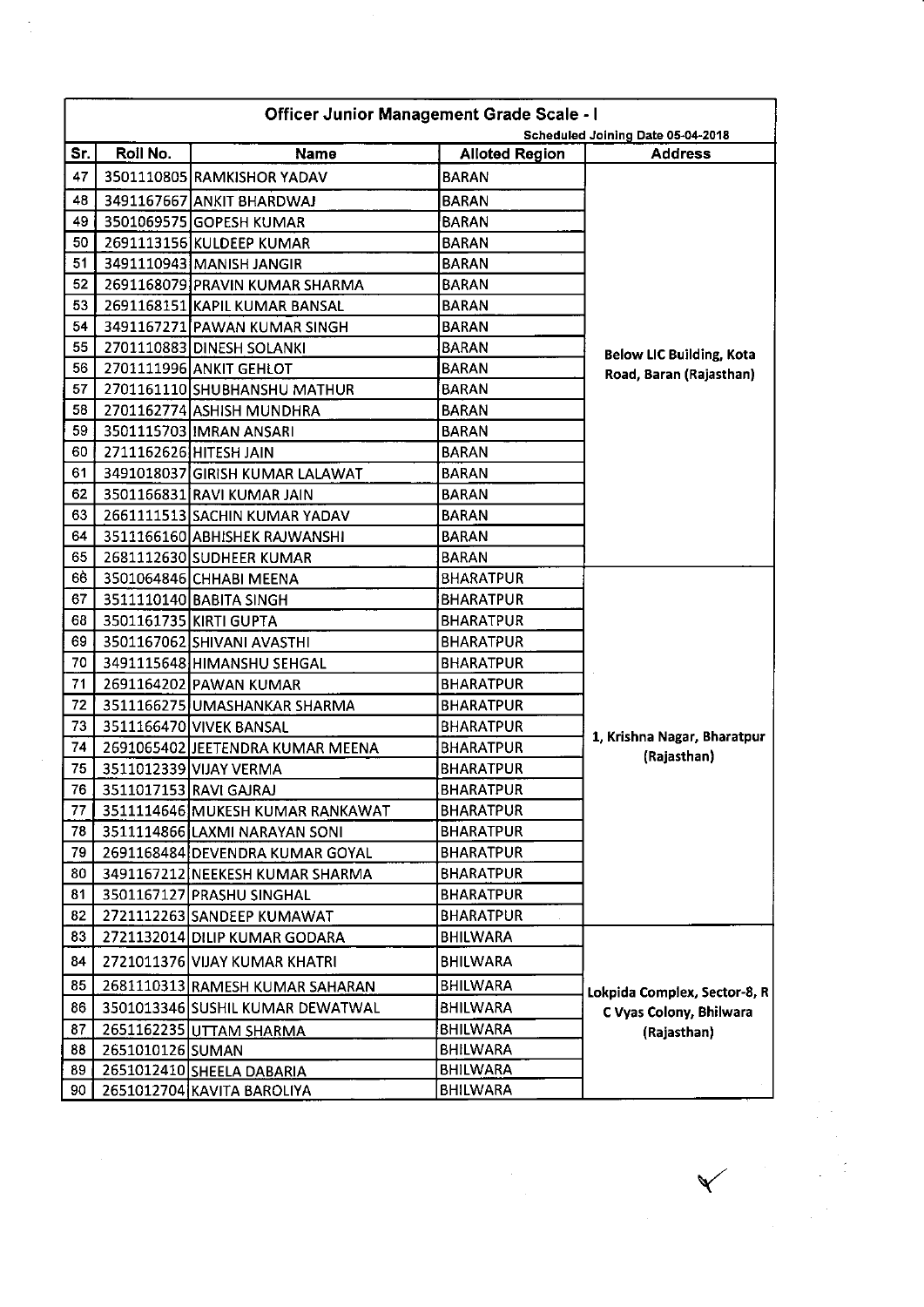| <b>Officer Junior Management Grade Scale - I</b><br>Scheduled Joining Date 05-04-2018 |                        |                                               |                       |                              |  |
|---------------------------------------------------------------------------------------|------------------------|-----------------------------------------------|-----------------------|------------------------------|--|
| Sr.                                                                                   | Roll No.               | <b>Name</b>                                   | <b>Alloted Region</b> | <b>Address</b>               |  |
| 91                                                                                    |                        | 2651110617 ARCHI MANGROLA                     | <b>BHILWARA</b>       |                              |  |
| 92                                                                                    |                        | 2651113283 LALITA KUMARI                      | <b>BHILWARA</b>       |                              |  |
| 93                                                                                    |                        | 2691062077 SAROJ KUMARI MEENA                 | <b>BHILWARA</b>       |                              |  |
| 94                                                                                    |                        | 2651012347 SULOCHANA JEENGAR                  | <b>BHILWARA</b>       |                              |  |
| 95                                                                                    |                        | 2691019252 VISHAKHA KHINCHI                   | <b>BHILWARA</b>       |                              |  |
| 96                                                                                    |                        | 2671160829 HARSHITA PAREEK                    | <b>BHILWARA</b>       |                              |  |
| 97                                                                                    |                        | 2671160890 ANKITA TRIPATHI                    | <b>BHILWARA</b>       |                              |  |
| 98                                                                                    |                        | 2651011930 KULDEEP RATHORIA                   | <b>BHILWARA</b>       | Lokpida Complex, Sector-8, R |  |
| 99                                                                                    |                        | 2681161254 SAHIL CHUGH                        | <b>BHILWARA</b>       | C Vyas Colony, Bhilwara      |  |
| 100                                                                                   | 2681014611 JASKARAN    |                                               | <b>BHILWARA</b>       | (Rajasthan)                  |  |
| 101                                                                                   |                        | 2701112479 REETA CHOUDHARY                    | <b>BHILWARA</b>       |                              |  |
| 102                                                                                   |                        | 2721015064 JAIPAL VARMA                       | <b>BHILWARA</b>       |                              |  |
| 103                                                                                   |                        | 3491127782 ANAND JANGID                       | <b>BHILWARA</b>       |                              |  |
| 104                                                                                   |                        | 2721111698 SURESH KUMAR                       | <b>BHILWARA</b>       |                              |  |
| 105                                                                                   |                        | 3501162398 BALWANT SINGH RANWA                | <b>BHILWARA</b>       |                              |  |
| 106                                                                                   |                        | 2651061687 KRISHN KANT MEENA                  | <b>BHILWARA</b>       |                              |  |
| 107                                                                                   |                        | 2651011925 SHASHANK SHAKYA                    | <b>BHILWARA</b>       |                              |  |
| 108                                                                                   |                        | 3501167232 AKSHITA KHANDELWAL                 | <b>BHILWARA</b>       |                              |  |
| 109                                                                                   |                        | 3521112328 MAHENDRA PARTAP SINGH<br> KHYALIYA | <b>CHITTORGARH</b>    |                              |  |
| 110                                                                                   | 2701012369 DIMPLE      |                                               | <b>CHITTORGARH</b>    |                              |  |
| 111                                                                                   |                        | 2701111527 SUMITRA RALIYA                     | CHITTORGARH           |                              |  |
| 112                                                                                   |                        | 2701160425 TAMANNA SARASWAT                   | <b>CHITTORGARH</b>    |                              |  |
| 113                                                                                   |                        | 2701162682 CHETNA SUKHNANI                    | <b>CHITTORGARH</b>    | Shaan Infra Project Pvt Ltd, |  |
| 114                                                                                   |                        | 2701162693 DEEPIKA KANWAR RATHORE             | <b>CHITTORGARH</b>    | Rajeev Colony, Meera         |  |
| 115                                                                                   |                        | 3511110419 ARPIT BANGA                        | <b>CHITTORGARH</b>    | Market, Chittorgarh          |  |
| 116                                                                                   |                        | 2661163354 HIMANK SETIA                       | <b>CHITTORGARH</b>    | (Rajasthan)                  |  |
| 117                                                                                   |                        | 2681160662 HIMANSHU NAGPAL                    | <b>CHITTORGARH</b>    |                              |  |
|                                                                                       |                        | 118 2681165109 SOURABH GILHOTRA               | <b>CHITTORGARH</b>    |                              |  |
|                                                                                       |                        | 119 2681116958 ABHISHEK BIRKH                 | CHITTORGARH           |                              |  |
|                                                                                       |                        | 120 2721112301 NITESH KUMAR VERMA             | <b>CHITTORGARH</b>    |                              |  |
|                                                                                       |                        | 121 3491111508 MAHENDRA SINGH PALASANIYA      | <b>CHITTORGARH</b>    |                              |  |
| 122                                                                                   |                        | 2681132246 SANDEEP SAHARAN                    | <b>CHURU</b>          |                              |  |
| 123                                                                                   |                        | 2721115905 UMESH KUMAR BHAMU                  | <b>CHURU</b>          |                              |  |
| 124                                                                                   |                        | 2681111785 DIKSHA VERMA                       | <b>CHURU</b>          |                              |  |
|                                                                                       |                        | 125 2731112985 PRIYANKA SONI                  | <b>CHURU</b>          |                              |  |
|                                                                                       |                        | 126 3491115448 URMILA SARAN                   | <b>CHURU</b>          |                              |  |
| 127                                                                                   | 2681161432 NIDHI ANEJA |                                               | <b>CHURU</b>          |                              |  |
| 128                                                                                   | 2681162110 NIKITA MODI |                                               | CHURU                 |                              |  |
| 129                                                                                   |                        | 2681167194 POOJA CHAUHAN                      | <b>CHURU</b>          | Khemka Bhawan, Station       |  |
| 130                                                                                   |                        | 2681163504 SANGEETA SHARMA                    | CHURU                 | Road, Churu (Rajasthan)      |  |
| 131                                                                                   | 3491111155 KANCHAN     |                                               | CHURU                 |                              |  |
| 132                                                                                   |                        | 2681013785 VINOD KUMAR SURELA                 | <b>CHURU</b>          |                              |  |
| 133                                                                                   |                        | 3491167073 MUKESH KUMAR VYAS                  | <b>CHURU</b>          |                              |  |
|                                                                                       |                        | 134 3491167252 DEVENDRA SINGH RATHORE         | <b>CHURU</b>          |                              |  |
| 135                                                                                   |                        | 2691018749 RAHUL SANKHLA                      | CHURU                 |                              |  |
| 136                                                                                   |                        | 2681117053 DEEPAK SAINI                       | CHURU                 |                              |  |

 $\frac{1}{2}$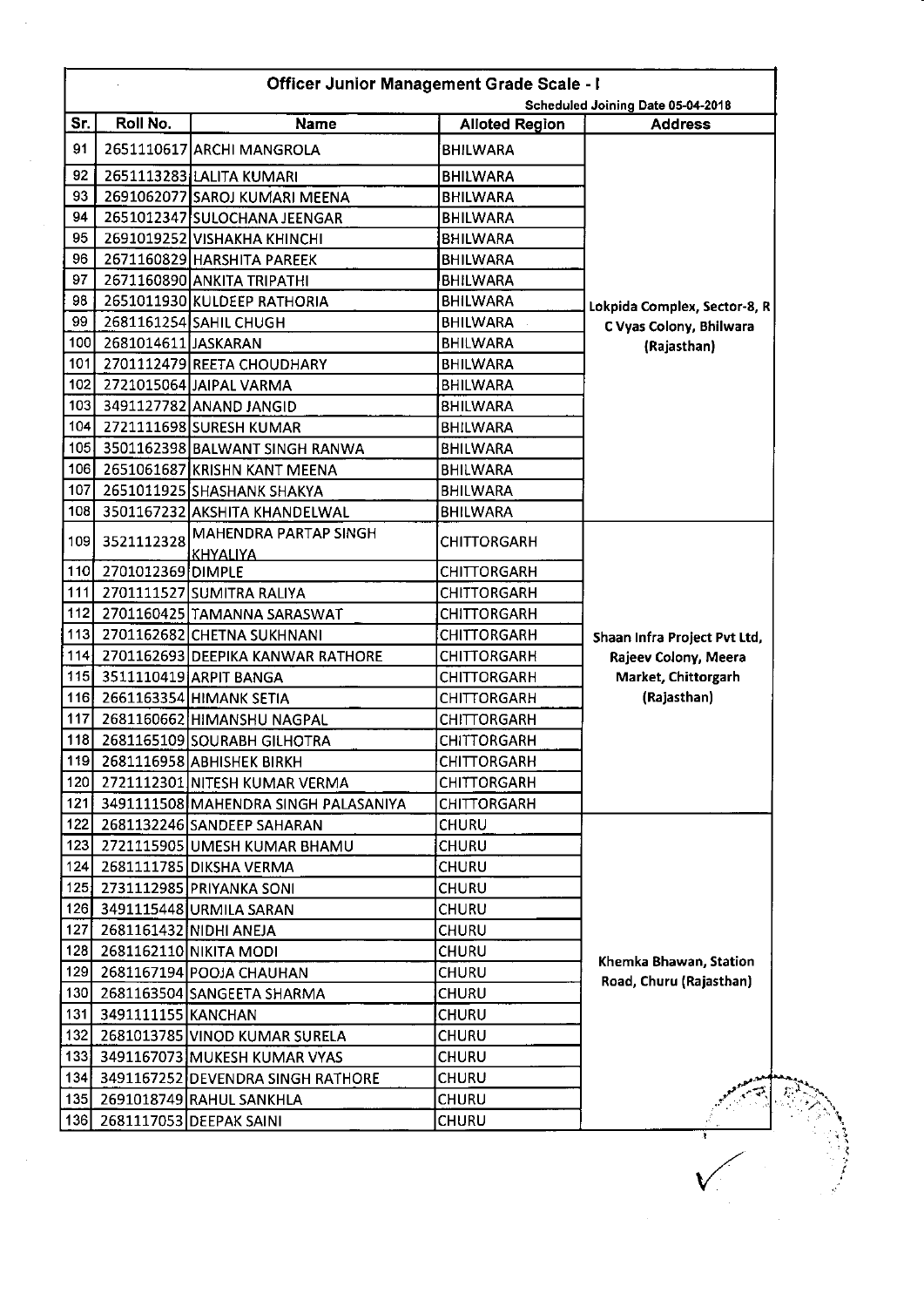| <b>Officer Junior Management Grade Scale - I</b>    |                       |                                |                        |     |  |
|-----------------------------------------------------|-----------------------|--------------------------------|------------------------|-----|--|
| Scheduled Joining Date 05-04-2018<br><b>Address</b> | <b>Alloted Region</b> | Name                           | Roll No.               | Sr. |  |
|                                                     | JHUNJHUNU             | 2721162506 ANKIT GUPTA         |                        | 137 |  |
|                                                     | JHUNJHUNU             | 2691019377 LAXMI KHANNA        |                        | 138 |  |
|                                                     | JHUNJHUNU             |                                | 2721131347 PREETY      | 139 |  |
|                                                     | <b>JHUNJHUNU</b>      | 2721134529 SARITA SAINI        |                        | 140 |  |
|                                                     | <b>JHUNJHUNU</b>      | 2681111798 PRAGYA SAINI        |                        | 141 |  |
|                                                     | <b>JHUNJHUNU</b>      |                                | 2721112886 RITA DEVI   | 142 |  |
|                                                     | JHUNJHUNU             |                                | 143 2681112472 PRAMILA |     |  |
|                                                     | <b>JHUNJHUNU</b>      |                                | 2681110275 POOJA       | 144 |  |
|                                                     | JHUNJHUNU             | 2701115322 KIRAN KUMARI        |                        | 145 |  |
|                                                     | <b>JHUNJHUNU</b>      | 2721113589 SUNITA KUMARI       |                        | 146 |  |
|                                                     | <b>JHUNJHUNU</b>      | 3511110344 BHARTI KUMAWAT      |                        | 147 |  |
|                                                     | <b>JHUNJHUNU</b>      | 3521112752 ANKITA BUDANIA      |                        | 148 |  |
|                                                     | JHUNJHUNU             | 2681111857 ROOPENDER KOUR      |                        | 149 |  |
|                                                     | <b>JHUNJHUNU</b>      |                                | 2681010066 URVASHI     | 150 |  |
| Mandawa Mod, Jhujhunu                               | <b>JHUNJHUNU</b>      |                                | 2681013136 INDU        | 151 |  |
| (Rajasthan)                                         | <b>JHUNJHUNU</b>      | 2681014593 SEEMA BHATI         |                        | 152 |  |
|                                                     | <b>JHUNJHUNU</b>      | 2681110418 SANTOSH KANTIA      |                        | 153 |  |
|                                                     | <b>JHUNJHUNU</b>      |                                | 2681110421 KALPANA     | 154 |  |
|                                                     | <b>JHUNJHUNU</b>      | 2681162023 GAZAL ARORA         |                        | 155 |  |
|                                                     | <b>JHUNJHUNU</b>      | 2691116856 ARVIND KUMAR        |                        | 156 |  |
|                                                     |                       | 2721110475 RAKESH KUMAR SAINI  |                        | 157 |  |
|                                                     | <b>JHUNJHUNU</b>      | 2721115294 CHANDRA VIJAY SINGH |                        | 158 |  |
|                                                     | <b>JHUNJHUNU</b>      |                                |                        | 159 |  |
|                                                     | <b>JHUNJHUNU</b>      | 2721115856 SANDEEP KUMAR       |                        |     |  |
|                                                     | JHUNJHUNU             | 3491116479 ASHOK KUMAWAT       |                        | 160 |  |
|                                                     | <b>JHUNJHUNU</b>      | 3501115740 SUMIT KUMAR BOLA    |                        | 161 |  |
|                                                     | <b>UNUHUNU</b>        | 3511110335 NAGENDRA TOMAR      |                        | 162 |  |
|                                                     | <b>JHUNJHUNU</b>      | 2661112552 DEEPAK SAINI        |                        | 163 |  |
|                                                     | <b>JHUNJHUNU</b>      | 2721163107 MOHIT GARG          |                        | 164 |  |
|                                                     | <b>JHUNJHUNU</b>      | 2681160624 PUNIT KUMAR         |                        | 165 |  |
|                                                     | <b>KOTA</b>           | 2711160509 ANKIT GUPTA         |                        | 166 |  |
|                                                     | <b>KOTA</b>           | 2711164799 KUNAL GUPTA         |                        | 167 |  |
| 9, A-B, Jhalawar Road,                              | <b>KOTA</b>           | 3511166543 ADITYA GOYAL        |                        | 168 |  |
| Chhawni, Kota (Rajasthan)                           | <b>KOTA</b>           | 2711113103 PRIYANKA CHAUDHARY  |                        | 169 |  |
|                                                     | <b>KOTA</b>           | 2651010010 KULDEEP MEGHWANSHI  |                        | 170 |  |
|                                                     | <b>KOTA</b>           | 2711012230 RAVINDRA SAMARIYA   |                        | 171 |  |
|                                                     | KOTA                  | 3511169936 SACHIN GUPTA        |                        | 172 |  |
|                                                     | <b>NEEM KA THANA</b>  |                                | 2681115699 MANJU       | 173 |  |
|                                                     | <b>NEEM KA THANA</b>  | 174 3501115793 NEELAM RANI     |                        |     |  |
|                                                     | <b>NEEM KA THANA</b>  |                                | 175 3501119637 DEEPIKA |     |  |
|                                                     | NEEM KA THANA         |                                | 2681165199 ANJALI      | 176 |  |
|                                                     | NEEM KA THANA         | 3521160057 SIMRAN ARORA        |                        | 177 |  |
| Plot No.-130, Ward No.-15,                          | NEEM KA THANA         | 178 3501110693 ASHA MAHALA     |                        |     |  |
| Near Goushala Khetri Road,                          | <b>NEEM KA THANA</b>  |                                | 2681113415 EKTA        | 179 |  |
| Neem Ka Thana (Rajasthan)                           | <b>NEEM KA THANA</b>  | 2681165049 SHILPA TULSEJA      |                        | 180 |  |
|                                                     | <b>NEEM KA THANA</b>  | 2681165103 HIMANI MIGLANI      |                        | 181 |  |
|                                                     | <b>NEEM KA THANA</b>  |                                | 2681165742 ANNU        | 182 |  |
|                                                     | NEEM KA THANA         | 2681114871 GEETA YADAV         |                        | 183 |  |
|                                                     | NEEM KA THANA         | 184 3491111820 SAROJ SHERAVAT  |                        |     |  |
|                                                     | NEEM KA THANA         | 185 3501161262 KRITIKA SHARMA  |                        |     |  |

 $\label{eq:1} \frac{1}{\sqrt{2\pi}}\left(\frac{1}{\sqrt{2\pi}}\right)^{1/2}$